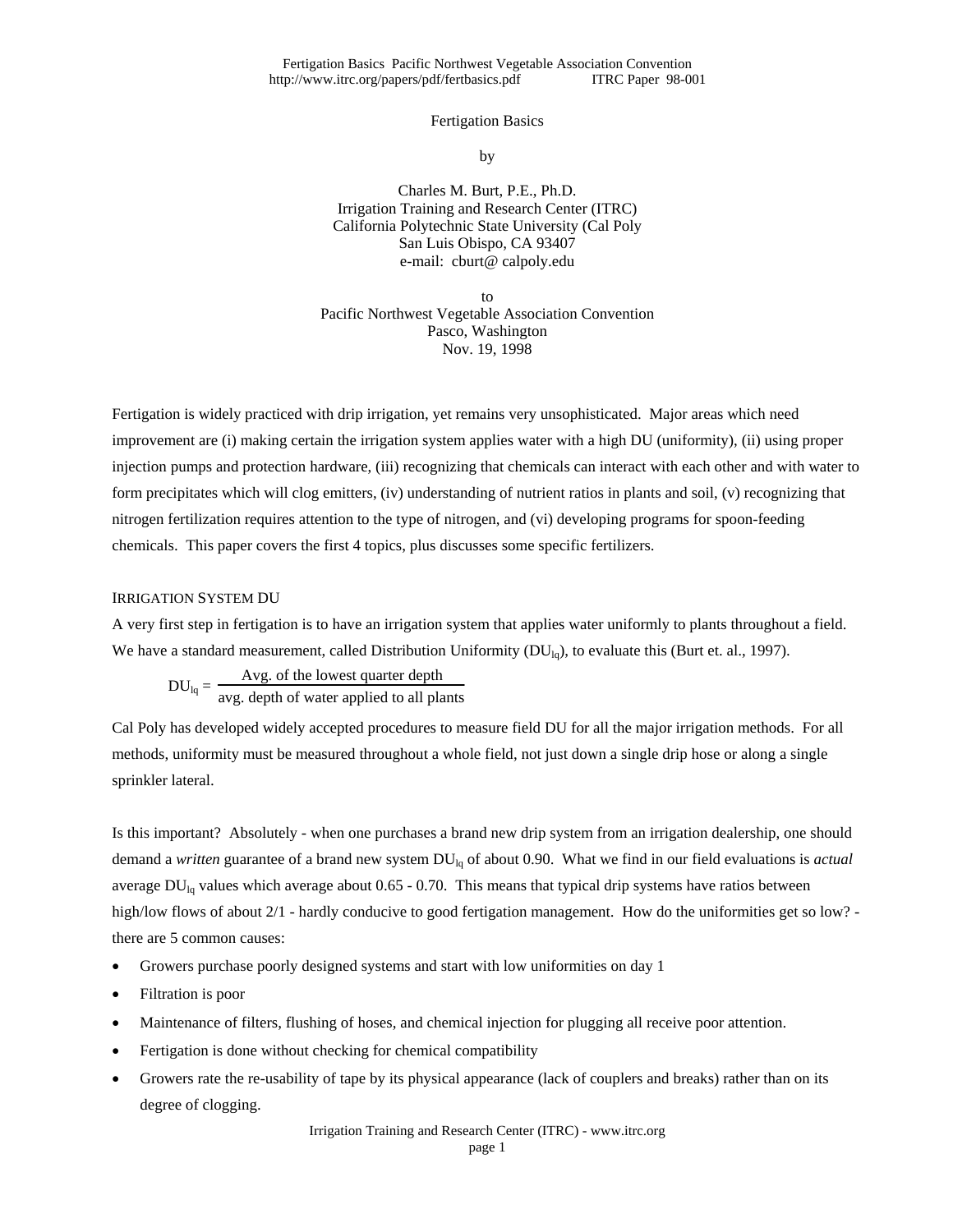### PROPER HARDWARE

Another speaker will address the legally required hardware for chemical injection. Cal Poly's FERTIGATION book (Burt et.al., 1995) goes into this subject in depth. Some additional notes are:

- 1. Multiple injectors are preferable to a single pump for many chemicals. This is because
	- If a single pump is used for multiple chemicals, there are problems with getting connections dirty, and chemical incompatibility, and adjustment of chemical injection rates.
	- Different chemicals typically need to be injected at different rates
	- Using multiple injectors allows one to spoon feed chemicals rather than rushing through the injection of one chemical so that another can be injected soon afterward
- 2. Venturi injectors work quite well -- if they have bypass water pumps to provide the motive water flow. They usually have problems if they are plumbed around valves in the main line.
- 3. Flow meters must be calibrated for each chemical and temperature; the density and viscosity of chemicals will affect a typical flow meter reading.
- 4. Injection should always be upstream of filters with the possible exception of very strong acid injections to achieve a very low pH. This means that automatic filter backflushing timers must be wired to disconnect the injector pump prior to backflushing, and must restart the injector after backflushing.
- 5. The chemicals should be injected into the centerline of a pipe for good mixing.

# CHEMICAL COMPATIBILITY AND SOLUBILITY

Dry Fertilizer Conditioners. In California very few dry solid fertilizers are used for fertigation. Perhaps the main exception is potassium sulfate, which is sometimes injected via gypsum injection machines (described later).

Most dry solid fertilizers are manufactured by coating them with a special conditioner to keep the moisture from being absorbed by the fertilizer pellets. To avoid having these materials create plugging problems, it is best to prepare a small amount of the mix to observe if the coating agent settles to the bottom of the container, if it forms a scum at the surface or if it remains in suspension.

When using dry fertilizers as ingredient sources, only 100% water soluble dry fertilizer materials should be used to prepare fertilizer solutions. Several dry fertilizer products used for making fertilizer solutions are marketed with or without a protective conditioner. Whenever possible, the "SOLUTION GRADE" form of these products should be purchased to avoid having to deal with the conditioners and the potential plugging problems they can cause.

Most dry solid nitrogen fertilizers will absorb heat from the water when they are mixed. Consequently, it may be difficult to dissolve as much fertilizer as expected. Dry fertilizer products that significantly lower the temperature of the water in which they are dissolved, include urea, ammonium nitrate, calcium nitrate, and potassium nitrate.

The Jar Test. A "jar test" involves putting some of the fertilizer solution into a jar of irrigation water, and watching for any precipitate or milkiness which may occur within one to two hours. If cloudiness does occur, there is a chance that

> Irrigation Training and Research Center (ITRC) - www.itrc.org page 2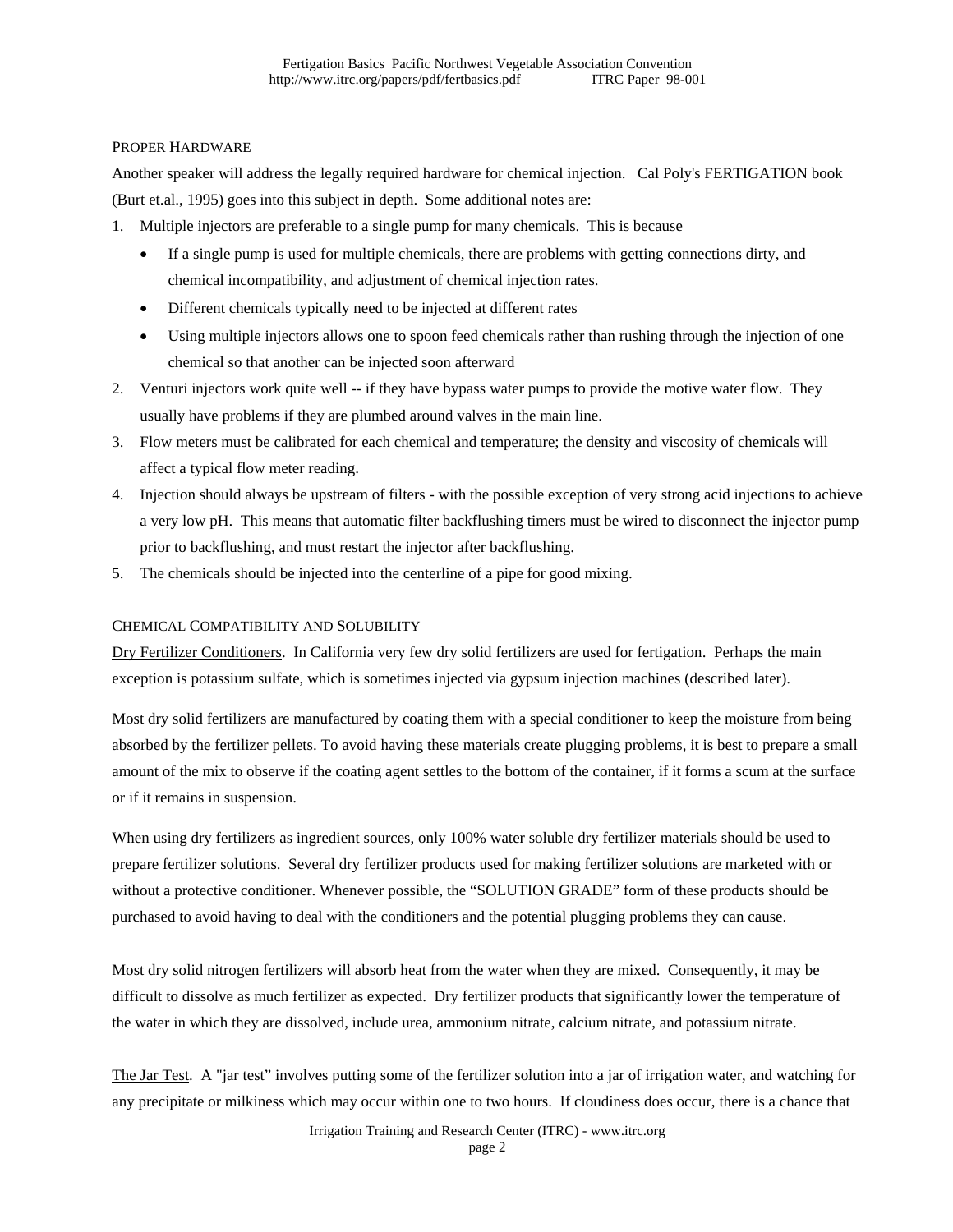injection of that chemical will cause line or emitter plugging. If different fertilizer solutions are to be injected simultaneously into the irrigation system, mix the two in a jar. When testing the compatibility or acceptability of any fertilizer solution or combination of solutions, use the approximate dilution rate that would be expected when the products are injected into the irrigation system.

Basic Mixing Rules. Some of the basic mixing rules of compatibility include the following:

- 1. *Always* fill the mixing container with 50 75% of the required water to be used in the mix if mixing dry, soluble fertilizers.
- 2. *Always* add the liquid fertilizer materials to the water in the mixing container before adding dry, soluble fertilizers. The additional fluid will provide some heat in case the dry fertilizers have the characteristic of making solutions cold.
- 3. *Always* add the dry ingredients slowly with circulation or agitation to prevent the formation of large, insoluble or slowly soluble lumps.
- 4. *Always* **put acid into water, not water into acid.**
- 5. When chlorinating water with chlorine gas, *always* add chlorine to water, and not vice versa.
- 6. *Never* **mix an acid or acidified fertilizer with chlorine**, whether the chlorine is in the gas form or liquid form such as sodium hypochlorite. A toxic chlorine gas will form. *Never* store acids and chlorine together in the same room.
- 7. *DO NOT* attempt to mix either anhydrous ammonia or aqua ammonia directly with any kind of acid. The reaction is violent and immediate.
- 8. *DO NOT* attempt to mix concentrated fertilizer solutions directly with other concentrated fertilizer solutions.
- 9. *DO NOT* mix a compound containing sulfate with another compound containing calcium. The result will be a mixture of insoluble gypsum.
- 10. *Always* check with the chemical supplier for information about insolubility and incompatibility.
- 11. Be extremely cautious about mixing urea sulfuric fertilizers (e.g., N-pHURIC<sup>®</sup>) with most other compounds. Urea sulfuric is incompatible with many compounds.
- 12. Many incompatibility problems tend to disappear if chemicals are spoon fed.
- 13. *DO NOT* mix phosphorus containing fertilizers with another fertilizer containing calcium without first performing the jar test.
- 14. Extremely hard water (containing relatively large amounts of calcium and magnesium) will combine with phosphate, neutral polyphosphate or sulfate compounds to form insoluble substances.

Nitrogen - Liming Effect with Ammonia Fertigation. When anhydrous ammonia or aqua ammonia fertilizers are injected into irrigation water, the ammonium is quite water soluble. However, the pH of the water is raised, and some of the ammonia will escape and volatilize into the atmosphere. In addition, the high pH of the irrigation water will cause the calcium and magnesium ions in the water to precipitate as calcium and magnesium hydroxides and carbonates (e.g., Ca(OH)2, CaCO3). This occurs frequently in the NW portions of Mexico, Arizona, and Imperial Valley, where aqua ammonia and anhydrous ammonia are commonly injected.

> Irrigation Training and Research Center (ITRC) - www.itrc.org page 3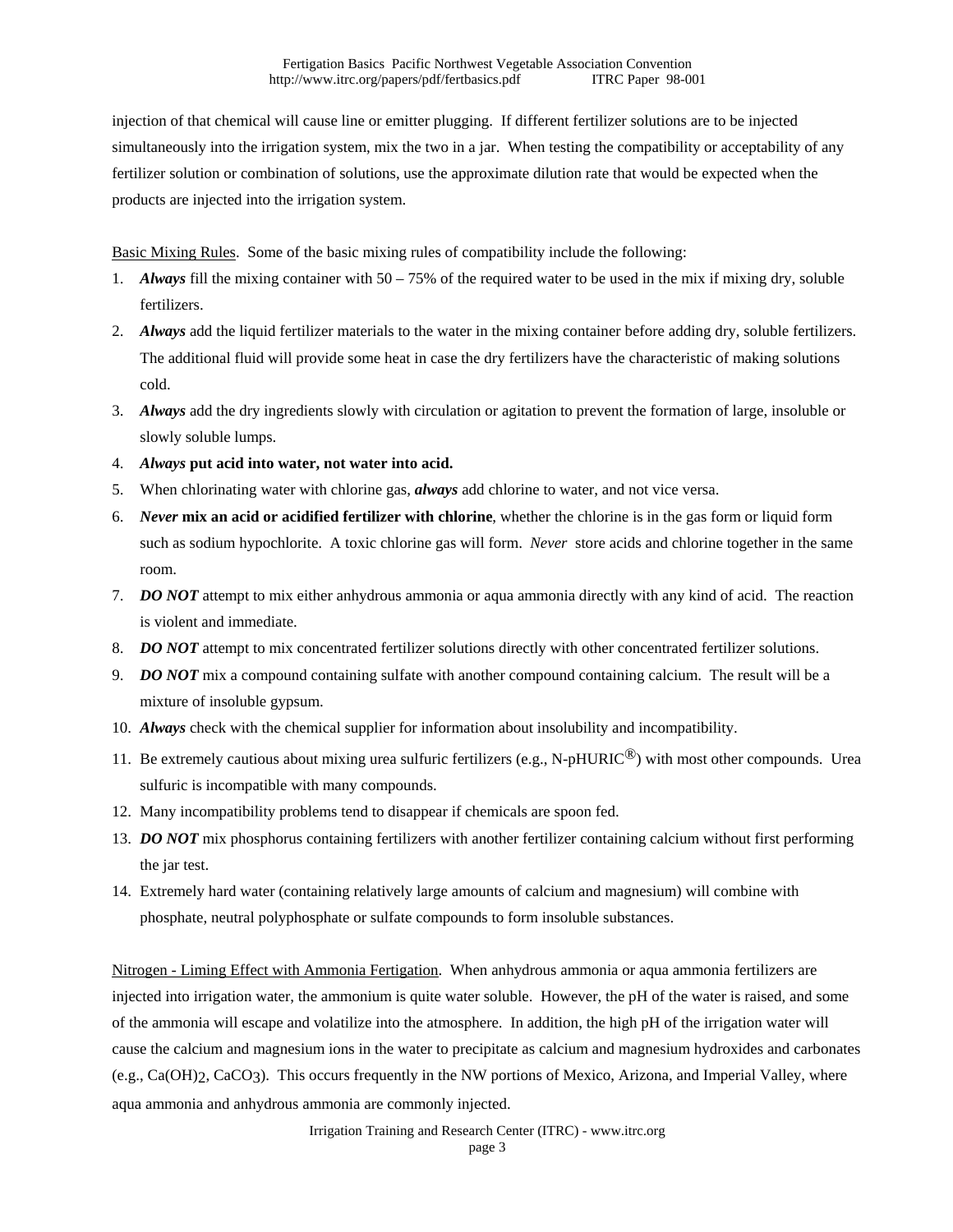This precipitate is lime in a very finely divided form. The harder the water is, the more lime precipitates. This precipitate will clog drip lines and filters, as well as valves, gates, and sprinklers. In addition, this fine precipitate will tend to clog soil pores over time, reducing the water intake rate into the soil.

This precipitation effect is commonly overcome by using long-chain linear polyphosphate water conditioners, such as rose-stone (Calgon<sup>®</sup>) and other products marketed for this purpose. These products are added to the water upstream to the point of ammonia fertilizer injection.

Phosphorus Solubility. Monoammonium (MAP) phosphate 12-61-0, diammonium phosphate DAP21-53-0, monobasic potassium phosphate 0-52-34, phosphoric acid, urea phosphate, liquid ammonium polyphosphate 10-34-0, and long chain linear polyphosphates represent several water soluble or water miscible phosphate fertilizers. Nevertheless, they can still have precipitation problems when injected at high application rates into hard irrigation water.

Many farmers who inject phosphorus through drip and microirrigation systems should use acidic forms of phosphorus fertilizers rather than neutral forms. Phosphoric acid injection will be effective only as long as the pH of the fertigated water remains very low. As the pH rises (due to dilution with the irrigation water) the phosphate precipitates with the calcium and magnesium. Some growers supplement phosphoric acid injections with urea sulfuric acid to insure that the irrigation water pH will remain low (3.0 or lower).

Caution should be exercised with either of these practices because low pH values (below 5.5) can increase corrosion of metal hardware, increase toxicity of certain micronutrients, or damage plant roots.

Potassium. All potassium fertilizers are water soluble. Potassium sulfate (K2SO4) can be run through various gypsum injecting machines by itself, but it might form a mealy substance if it is run together with the gypsum in high calcium waters.

Potassium thiosulfate (KTS) is compatible with urea and ammonium polyphosphate solutions in any ratio. Potassium thiosulfate should not be mixed with acids or acidified fertilizers. When blended with UAN solution, a jar test is recommended before mixing large quantities. Under certain mixing proportions, particularly when an insufficient amount of water is used in the mix, potassium in KTS can combine with nitrates in the mix to form potassium nitrate crystals. If this happens, adding more water should bring the crystals back into solution.

### CATION-ANION BALANCE

The concept of cation-anion balance in plants is a useful mechanism to discuss nitrogen uptake by plants. This concept simply means that the total number of nutrient cations (positively charged ions) in a plant must equal the total number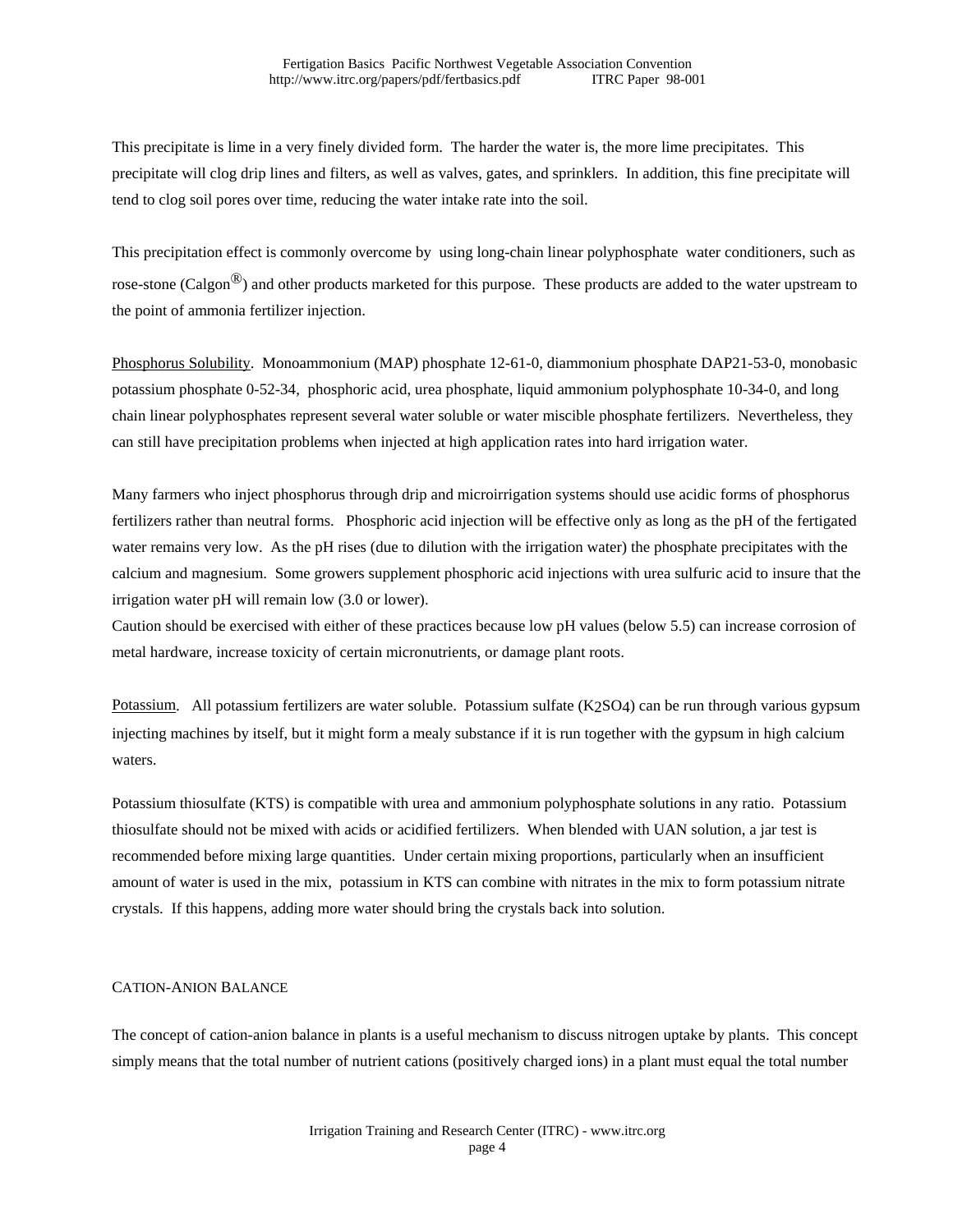of nutrient anions (negatively charged ions) in a plant. If this were not true, the plant would become electrically charged.

The ammonium ion  $(NH_4^+)$  will be in competition with other cations (i.e., positively charged particles) for uptake from the soil. Plants may take up primarily ammonium if a nitrification inhibitor is applied, or if the soil is so strongly acidic that nitrification is inhibited. The nitrate ion  $(NO<sub>3</sub><sup>-</sup>)$  will be in competition with other anions for uptake.

A plant receiving nearly all of its nitrogen in the form of ammonium may result in a low to deficient level of potassium  $(K^+)$ , calcium (Ca<sup>2+</sup>), and/or magnesium (Mg<sup>2+</sup>). The plant will compensate the positive charge by absorbing more phosphate  $(H_2PO_4^{-})$  and sulfate  $(SO_4^{2-})$  than normal. In addition, a plant which takes up primarily ammonium nitrogen will produce a more acidic root environment because the roots release  $H<sup>+</sup>$  ions to balance the charge from taking up  $NH_4^+$  ions.

#### NUTRIENT RATIOS

When examining tissue and petiole analysis results, it is recommended that nutrient ratios be examined in addition to actual concentrations of key nutrients. This is discussed in more detail in the Cal Poly FERTIGATION book. Nutrient ratios have been touted as a method to overcome the problems of tissue age and nutrient interactions. The idea is that even though nutrient concentrations change with time, ratios and products of nutrients remain fairly constant throughout the growing season.

Nutrient concentrations in plants, (expressed as a percent of dry matter) decline over time for N, P, K, S, Cu, Zn, and B, while Ca and Mn increase, and Mg increases or stays the same. Again, these relationships are a function of whether the nutrients are mobile or immobile within the plant. To compare two nutrients which both increase over time, one should use ratios (i.e.,  $N : P, N : K, N : S$ ). To compare one nutrient which increases with another which decreases over time, one should use products (i.e.,  $(N \times Ca)$  or  $(K \times Ca)$ ).

| Change in concentrations     | Nutrient combination |  |
|------------------------------|----------------------|--|
| of two nutrients over time   | to examine           |  |
| Both increase                | A : B                |  |
| Both decrease                | A : B                |  |
| One increases, one decreases | $A \times B$         |  |

Table 1. Criteria for selecting a nutrient ratio or product.

Interpreting results in terms of nutrient ratios or products reduces the influence of plant age on the results. Even so, the changing *rates* of different nutrient accumulation in plant tissues causes variations in the ratios. For example, if nutrient A increases faster than nutrient B, the ratio will change also. The issue of unequal rate changes provides a disadvantage in using the nutrient ratio approach. Nevertheless, these variations in ratios with plant age or products are significantly less than those of absolute concentrations.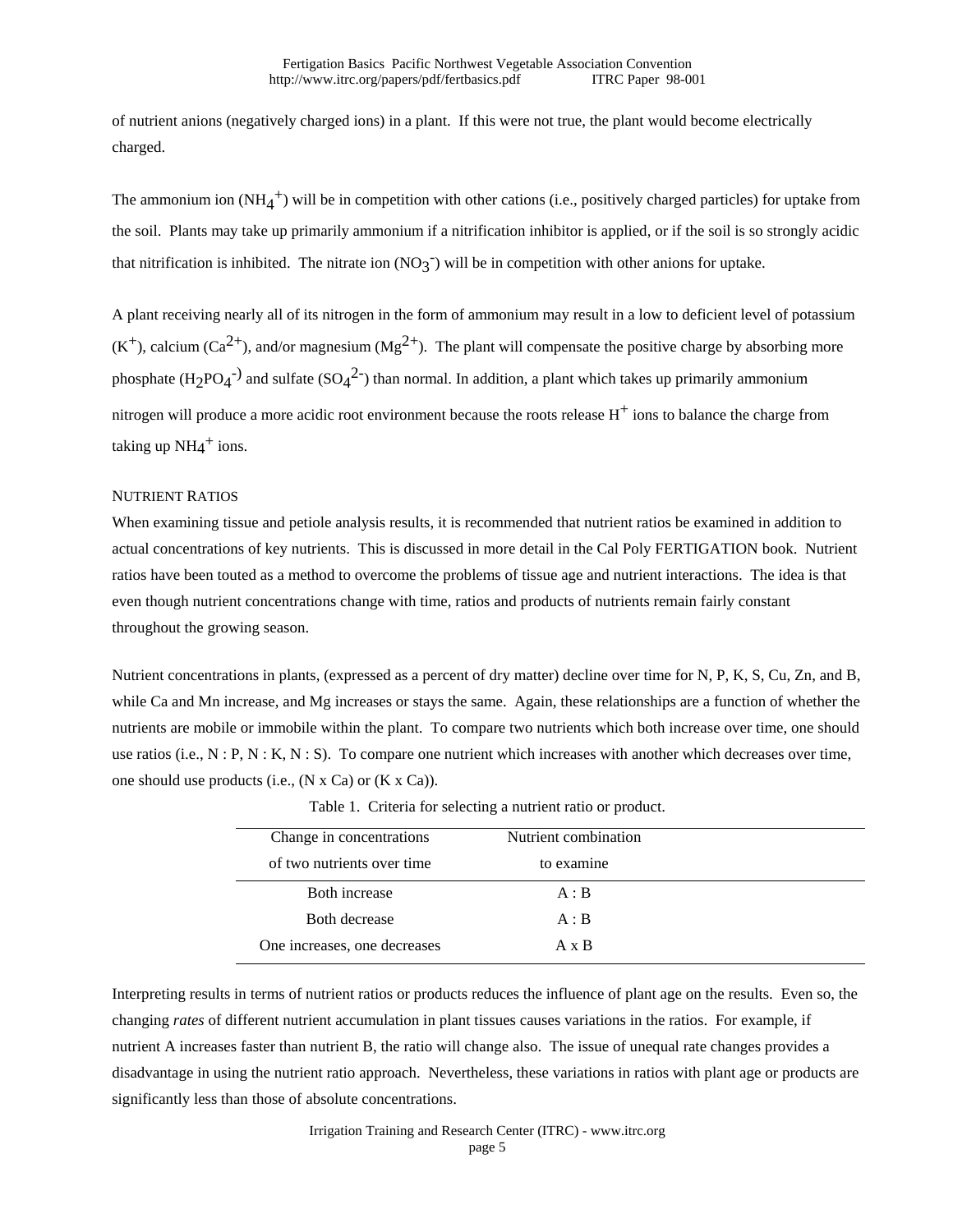N : P ratios in plant tissue, in particular, are becoming increasingly important in managing these two nutrients. The ratio of N : P is approximately 10 for most healthy plants. The ratio between N : K is approximately 1.0 for most healthy plants.

Of course, one must look beyond the simple ratios. If the optimum ratio of N : P for tomatoes is 10 and the sample indicates a level of 8, it is impossible to tell if N is too high, P is too low, or if N is too high and P is too low. When other ratios of the same nutrients are included, they can help to determine which nutrient is either low or high. When coupled with sufficiency range data, the determination may be more easily made.

### SELECTING THE CORRECT NITROGEN FORM

If the ammonium is needed in the root system, it will be used in the roots before any ammonium will be translocated to the stems and leaves. Nitrate is taken up by roots, and is immediately moved upward in the plant to the stems and leaves. In order for the nitrogen to be used by the plant for growth, the plant must convert the nitrate to ammonium, which it does with nitrate reductase enzymes. That conversion is done in the stems and leaves.

Young plants (less than 3 weeks of age) have not developed the nitrate reductase enzyme yet, so there is a preference for ammonium uptake. This is why may growers use fertilizer combinations with ammonium early in the season.

Once plants get older, there is generally a quicker visual response to nitrate applications because of the immediate movement of nitrate into the leaves. Also, the nitrate moves more freely in the soil solution than ammonium, making it easier to get into the roots.

A balance of nitrate and ammonium nutrition is recommended for optimal plant growth. In general, ammonium should not exceed 50% of the total nitrogen supply, and nitrate should not exceed 60% of the total nitrogen supply. There is considerably more to learn about this ratio.

Urea is generally converted to ammonium carbonate within a few hours or days after application into the soil, so its action is similar to that of ammonium in terms of nutrition. Ammonium which is not taken up by plant roots (or volatilized) is eventually converted to nitrate.

### TRENDS IN FERTILIZER USE

The type of fertilizer applied in the irrigation water varies depending on region and crop. For the most part, the most popular fertilizers for fertigation are CAN-17, AN-20, UN-32, urea sulfuric acid, and specialty formulations.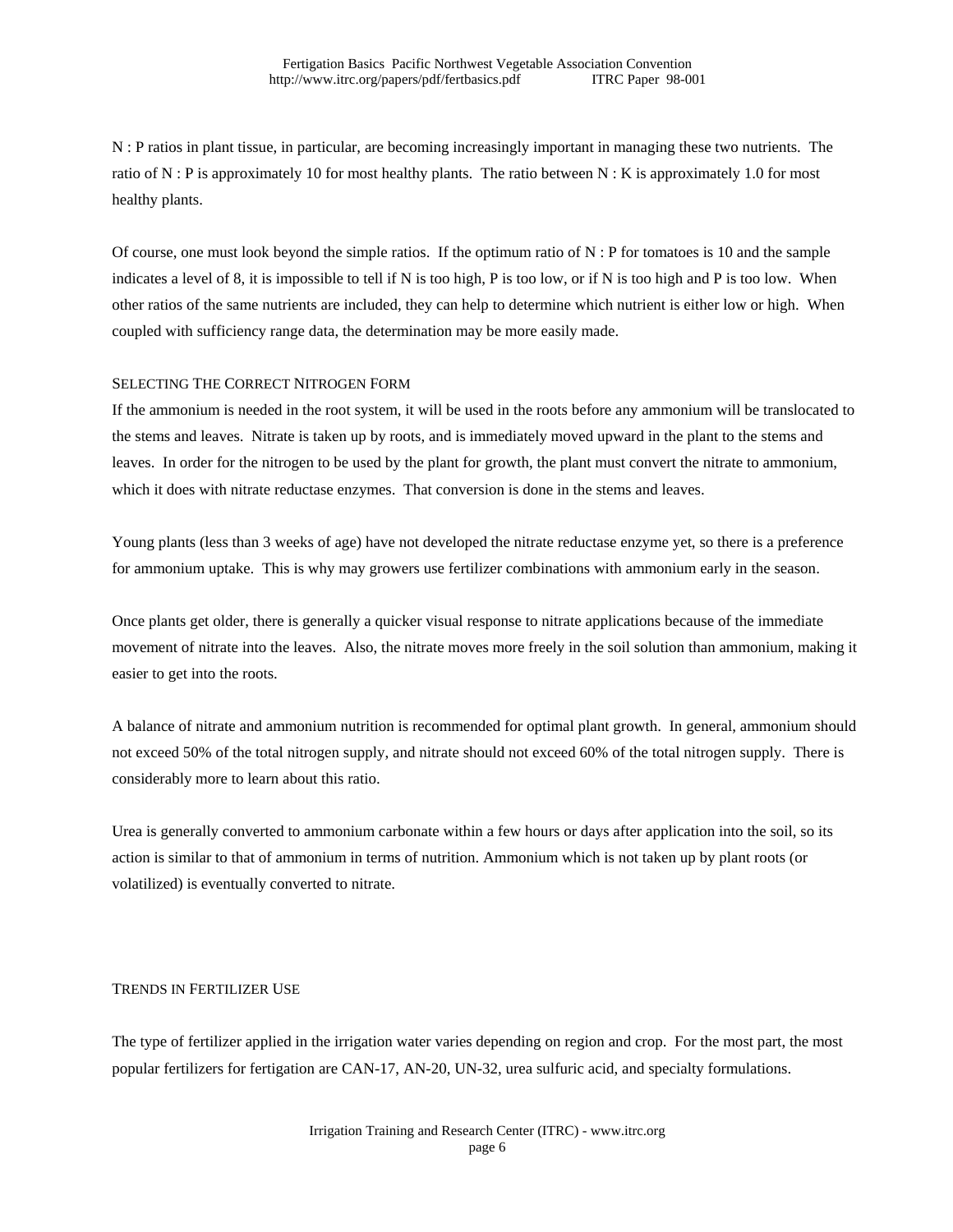Complete fertilizers (i.e., 8-8-8, 4-10-10, 5-15-5) are popular for applications on vegetable crops, fruit, tree and vine grown in some areas of California. With the added concern about crop quality, growers are also using more complicated formulations which often include micronutrients. For example, some lettuce growers in the Salinas Valley are applying zinc, manganese, iron, and copper on lettuce to improve yields, increase head uniformity, and increase head size. Some fertilizer dealers blend their own specialty mixes, thus providing special blends at competitive prices. Other dealers are selling "Concentrated Water Soluble Fertilizers" which vary in grade (15-10-30 or 6-30-30). These fertilizers are completely water soluble and are similar to Miracle Grow<sup>™</sup>. Because they are completely water soluble, they are quite expensive. Their use is limited to a variety of specialty crops such as produced by nurseries. Because nitrogen fertilizers are the most commonly applied fertilizers in fertigation, some notes are given below regarding the most popular forms of nitrogen fertilizers.

#### SPECIFIC FERTILIZERS

Anhydrous Ammonia (82-0-0). NH3 (82-0-0) is a liquefied gas which must be handled with special equipment to maintain the high pressure required to keep it in liquid form. It is a colorless gas with a very pungent smelling odor. Ammonia injected into irrigation water will increase the pH of the water significantly. Anhydrous ammonia is no longer sold for fertigation in many areas of California, due to the potential of safety hazards. It should never be used in drip or sprinkler systems, nor in high calcium waters unless treated with long chain polyphosphates or acidification.

Aqua Ammonia (20-0-0). NH3·H2O is a liquid fertilizer (20-0-0) sold in some areas of California, but safety hazards in handling this product limit its use. It is a low pressure ammonia solution. That is, it is a solution containing both gaseous ammonia and ammonium hydroxide (NH4OH). The lid must always remain securely over the tank because the ammonia gas can quickly volatilize. The tank should be of the type to hold pressurized liquids and should be fitted with a pressure relief valve to avoid over-pressurization of the tank. It should never be used in drip or sprinkler systems.

Ammonium Nitrate Solution or AN-20 (20-0-0). NH4NO3•H2O is ammonium nitrate fertilizer dissolved in water. It has a density of 10.5 pounds per gallon. This product is commonly used for fertigation in California. *Under no conditions should concentrated AN-20 be mixed with concentrated urea sulfuric acid, concentrated sulfuric acid, concentrated hydrochloric acid, or concentrated phosphoric acid.*

Urea-Ammonium Nitrate Solution or UN-32 (UAN-32) (32-0-0). (NH2)2CO•NH4NO3: Urea-ammonium nitrate solutions are marketed as 32% nitrogen solutions in warmer agricultural climates; and as 28% nitrogen solutions in cooler agricultural areas. Urea-ammonium nitrate solutions should not be combined with CAN-17 or solutions prepared from calcium nitrate. A thick, milky-white insoluble precipitate forms, presenting a serious potential plugging problem.

Irrigation Training and Research Center (ITRC) - www.itrc.org Calcium Ammonium Nitrate or CAN-17 (17-0-0-8.8Ca). Ca(NO3)2•NH4NO3: This specialty nitrogen fertilizer is high in nitrate-nitrogen, low in ammonium-nitrogen, and supplies calcium. It is used on crops that have a high calcium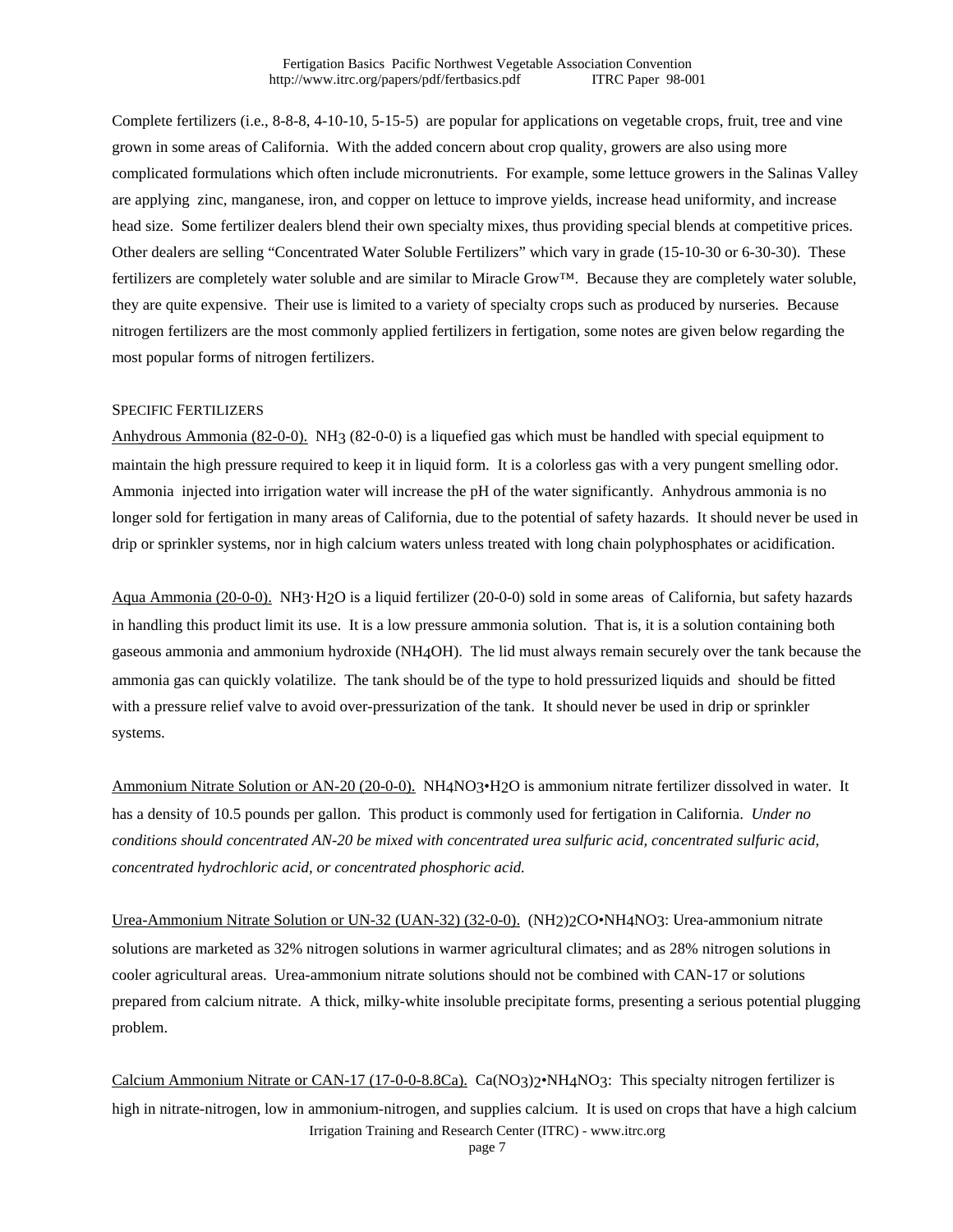requirement. Moreover, certain crops such as pepper, strawberry, tomato, and eggplant appear to produce higher yields of higher quality fruit when fertilized with predominantly nitrate-nitrogen fertilizer programs. CAN-17 fulfills this requirement. CAN-17, however, should not be applied as a major source of calcium since the crop will be fertilized with excessive amounts of nitrogen. CAN-17 can be combined with ammonium nitrate, magnesium nitrate, potassium nitrate, and muriate of potash (0-0-60), and should not be combined with any products containing sulfates or thiosulfates.

Urea Solution (23-0-0). Urea is sold as 46-0-0 dry fertilizer or as a liquid 23-0-0 urea solution. Generally, growers purchase urea solution for fertigation, although they can make their own solution by dissolving solid urea in water. Urea makes solutions extremely cold when it is being dissolved. Urea is noncorrosive.

Urea Sulfuric Acid (various). Urea sulfuric acid (CO(NH2)2 • H2SO4) is an acidic fertilizer which combines urea and sulfuric acid. By combining the two materials into one product, many disadvantages of using these materials individually are eliminated. The sulfuric acid decreases the potential ammonia volatilization losses from the soil surface and ammonia damage in the root zone that can occur with the use of urea alone. Urea sulfuric acid is safer to use than sulfuric acid alone.

Urea sulfuric acid is used as follows:

- 1. To add nitrogen to the soil. This application can be used as a general fertilizer strategy.
- 2. To acidify the irrigation water, thus reducing the amount of carbonates and bicarbonates in the water. This application can be used as a maintenance strategy to keep drip lines and emitters clear of calcium carbonate deposits.
- 3. To clean irrigation lines. Once lines have been plugged, urea sulfuric acid can be injected to clean the irrigation lines as a reclamation strategy.
- 4. To acidify the soil, thus increasing the solubility, availability and mobility of several nutrients.
- 5. To increase the availability of calcium in soils with free lime.
- 6. To prevent soil crusting thus improving germination and soil structure.

This product is commonly sold under various names, such as N-pHURIC<sup>®</sup> by Unocal. The nitrogen and sulfuric acid contents of these products vary depending on their specific formulation.

# GYPSUM INJECTION

Gypsum injection is quite common in many areas of California for the following purposes:

- 1. Improve water penetration in soils, in conditions of very pure irrigation water.
- 2. Improve water penetration in soils, in conditions of high  $Mg/Ca$  ratios in irrigation water.
- 3. Improve calcium nutrition in plants, where there is a lack of calcium in the soil and/or water, or an excess of magnesium in the soil or water.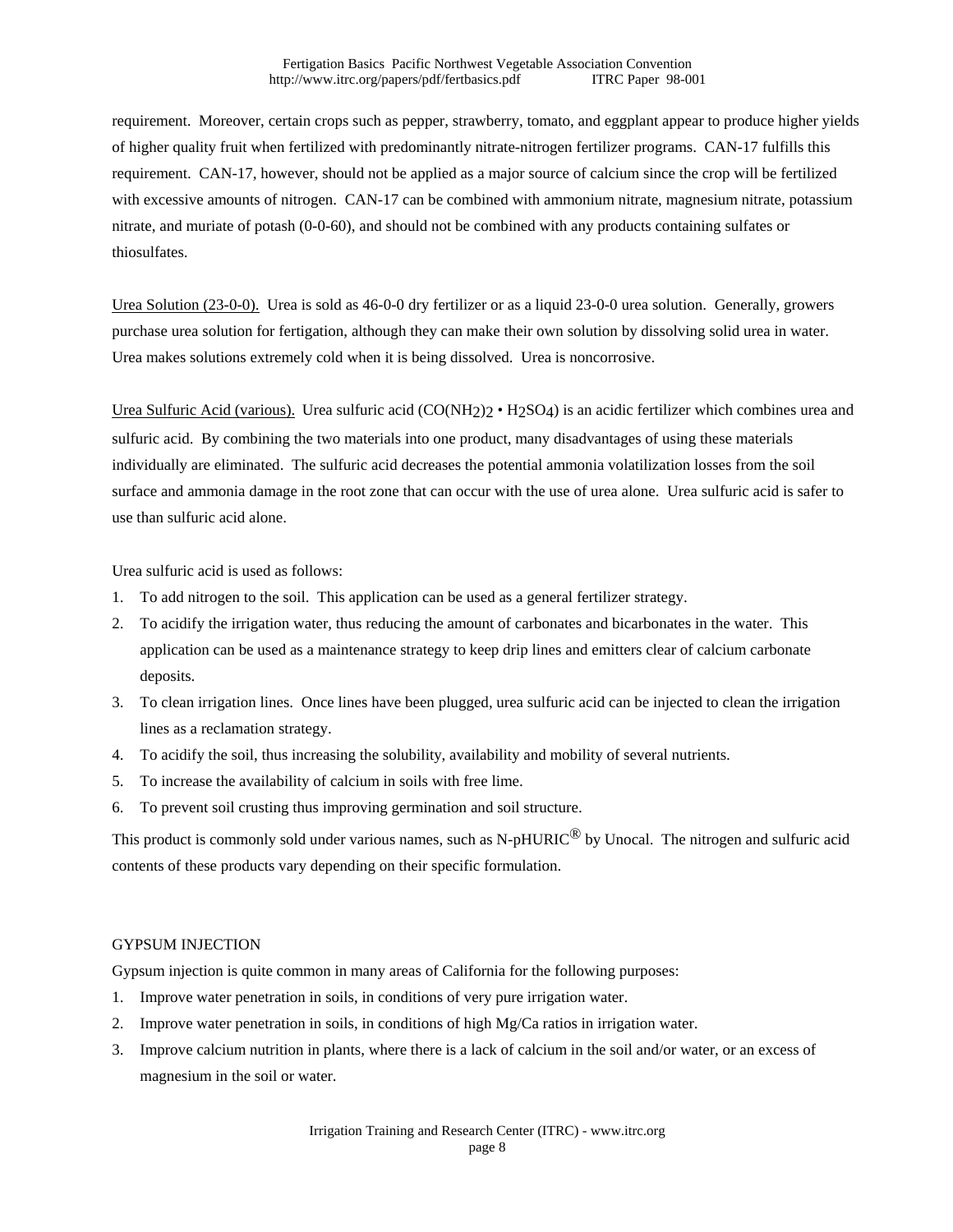Gypsum is the most readily available bulk source of soluble calcium. Commercial equipment has been readily available for injecting gypsum since the late 1980's.

High quality bulk and sacked gypsum is available from a number of companies, and the quality and form of the gypsum will vary depending upon the natural deposits which are mined by those companies. Most companies will only guarantee 92% gypsum purity, leaving a potential 8% of other compounds such as clay or CaCO3.

There are two forms of gypsum: (i) natural dihydrate gypsum  $(CaSO_4^{\bullet}2H_2O$ , molecular weight 172.2) and the natural anhydrite (CaSO4, molecular weight of 136.1, also called anhydrous calcium sulfate). The dihydrate dissolves more rapidly because of the attached water molecules.

There are (broadly speaking) two types of gypsum machines; (i) those which have an agitator that helps to dissolve gypsum, and (ii) those which force water through a tank of gypsum, thereby dissolving the gypsum. At this type, the agitator-type is most common in California. There is a major potential problem with these machines - one so great that some farmers will no longer use them. It can be solved with proper management, however. The agitator-type units tend to inject a slurry of suspended (not dissolved) particles into the irrigation water, with the objective of having everything dissolved before it reaches the emitters or microsprayers. With a good grind, manufacturers expect about 90% of the slurry to be dissolved within a minute, with 100% dissolution within five minutes. If hard particles remain in suspension (i.e., are not dissolved) by the time they reach the first emitters or microsprayers, there is a potential for abrasive damage to the equipment. Such damage has been observed with microsprayers, with the greatest damage closest to the pump (where suspended particles did not have sufficient contact time to dissolve) and less damage with an increased distance from the pump.

The following tentative guidelines are provided to minimize problems. ITRC emphasizes that field testing must be done to ensure local compatibility:

- 1. The anhydrite form of gypsum is a very hard crystal. It dissolves, but not as quickly as the dihydrate form. There may be some advantage to purchasing gypsum with a higher percentage of dihydrate.
- 2. The gypsum should have a very fine grind. Some specialists recommend that 98% of the material should pass through a 200 mesh screen, and 100% through a 100 mesh screen. Gypsum is available with a 99.4% passage through a 200 mesh screen. A good grind should minimize problems with dissolving differences between anhydrite and dihydrate forms.
- 3. Always locate the injector prior to the filtration equipment. MANY installations inject gypsum downstream of filters because the installers know that the filters will plug up with gypsum injection. Such an observation should be considered a blessing - it should tell farmers that something is wrong with the rate of injection, the injection material, or the injection machine.
- 4. Obtain a laboratory analysis of the material to determine which impurities exist. For example, calcium carbonate impurities are hard and fairly insoluble, and may cause abrasion problems even if the gypsum